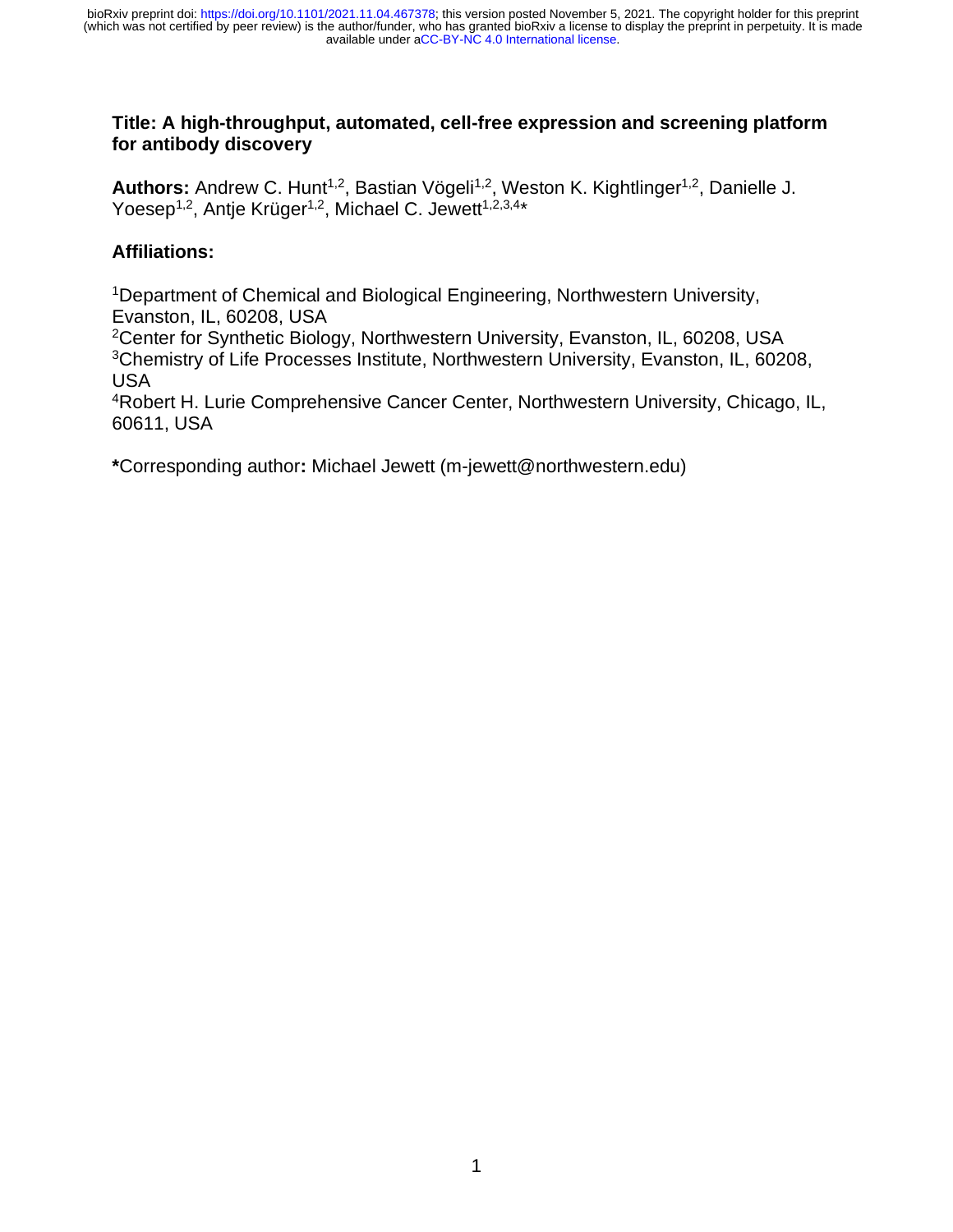# **Abstract**

Antibody discovery is bottlenecked by the individual expression and evaluation of antigenspecific hits. Here, we address this gap by developing an automated workflow combining cell-free DNA template generation, protein synthesis, and high-throughput binding measurements of antibody fragments in a process that takes hours rather than weeks. We apply this workflow to 119 published SARS-CoV-2 neutralizing antibodies and demonstrate rapid identification of the most potent antibody candidates.

### **Main Body**

Antibodies are widely used as protein-based drugs and diagnostics. They are the critical component in immunoassays enabling rapid diagnostics<sup>1</sup> and constitute one of the fastest-growing classes of therapeutics with nearly 25% of new FDA-approved drugs in 2020 being antibodies<sup>2,3</sup>. Antibodies have also recently garnered attention as potential countermeasures for emerging pathogens, and currently constitute the majority of emergency use authorized treatments for COVID-19 that inhibit the SARS-CoV-2 virus<sup>4–</sup> 6 .

Modern workflows for antibody discovery utilize either directed evolution or the isolation of single B-cell clones from convalescent patients or animals to go from  $>10^8$  possible sequences to a pool of  $\sim 10^3$  candidates targeting the desired antigen. However, once this pool of candidates has been generated, state-of-the-art workflows still rely on laborintensive and poorly scalable procedures (e.g., plasmid-based cloning, transfection, cellbased protein expression, protein purification, binding assessment through enzymelinked immunosorbent assays (ELISAs), etc.) to individually evaluate and identify the best antibody candidates<sup>7,8</sup>. These labor-intensive procedures take weeks to months and represent a major bottleneck in antibody discovery. The effort to identify antibodies against emerging threats like the SARS-CoV-2 during the COVID-19 pandemic has highlighted (i) the importance of rapid and high-throughput antibody discovery platforms and (ii) the importance of identifying high-affinity antibodies targeting conserved epitopes $9,10$  or non-overlapping epitopes $11,12$  to resist viral escape and increase the ability to neutralize viral variants<sup>13,14</sup>; both of which have required intensive screening campaigns. A further challenge is that existing antibody discovery processes frequently have low efficiency, with very few of the screened candidates being potent neutralizers in the case of SARS-CoV-2 (Supplementary Table 1). Taken together, these limitations in existing antibody discovery processes suggest the urgent need for faster and higher throughput screens.

Cell-free protein synthesis (CFPS)<sup>15,16</sup>, the manufacture of proteins without living cells using crude extracts or purified components, is an attractive tool to overcome these limitations. Towards this goal, a variety of CFPS systems for antibody expression have been developed<sup>17-23</sup>. However, to our knowledge, an end-to-end (DNA to data) automatable antibody screening workflow combining CFPS with a high-throughput protein-protein interaction screen has yet to be developed.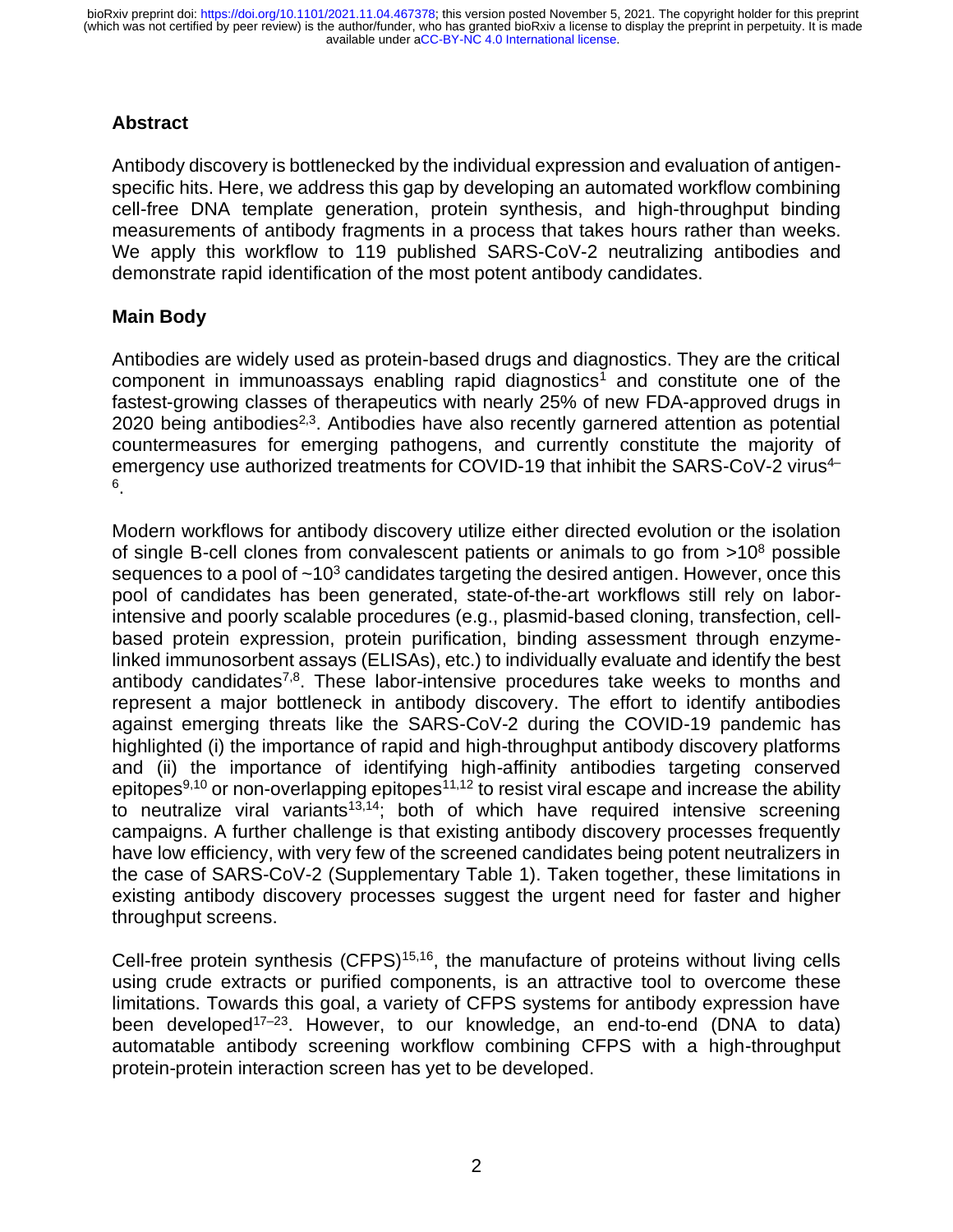Here we describe such an integrated pipeline for antibody expression and evaluation to address critical screening limitations in current antibody discovery pipelines. The workflow leverages four key developments (Fig. 1a): (i) DNA assembly and amplification methods that do not require living cells, (ii) CFPS systems that can work directly from linear DNA templates and can generate disulfide-bonded antibody molecules, (iii) an Amplified Luminescent Proximity Homogeneous Linked Immunosorbent Assay (AlphaLISA) that enables rapid protein-protein interaction (PPI) or binding characterization without protein purification<sup>24</sup>, and (iv) robotic and acoustic liquid handling that enables a highly parallel and miniaturized workflow. Our integrated workflow is end-to-end automatable and enables a single researcher to express and profile the antigen-specific binding of hundreds of antibodies in 24 hours. As a model, we applied our workflow to profile a diverse set of 120 previously published antibodies, 119 of which are antibodies targeting the SARS-CoV-2 spike glycoprotein (S trimer). These antibodies were selected based on the availability of sequence, structural, SARS-CoV-2 neutralization, and binding information, with 84 being drawn from Brouwer *et al.* <sup>25</sup> and the remainder from diverse sources<sup>9,26–40</sup> (Supplementary Table 2 and 3). The antibodies span four orders of magnitude in neutralization potency and target a variety of domains and epitopes.



**Fig. 1 | A high-throughput, cell-free antibody screening workflow**. **a,** Schematic of the steps involved in the cell-free antibody screening workflow. **b**, Diagram of the AlphaLISA screen for neutralizing antibodies via competition with ACE2 for the SARS-CoV-2 RBD. **c**, Evaluation of commercial neutralizing antibodies (nAbs) in the AlphaLISA ACE2 competition screen (n=3 independent replicates ± SEM). **d**, Comparison of the reported and measured potencies of commercial neutralizing antibodies.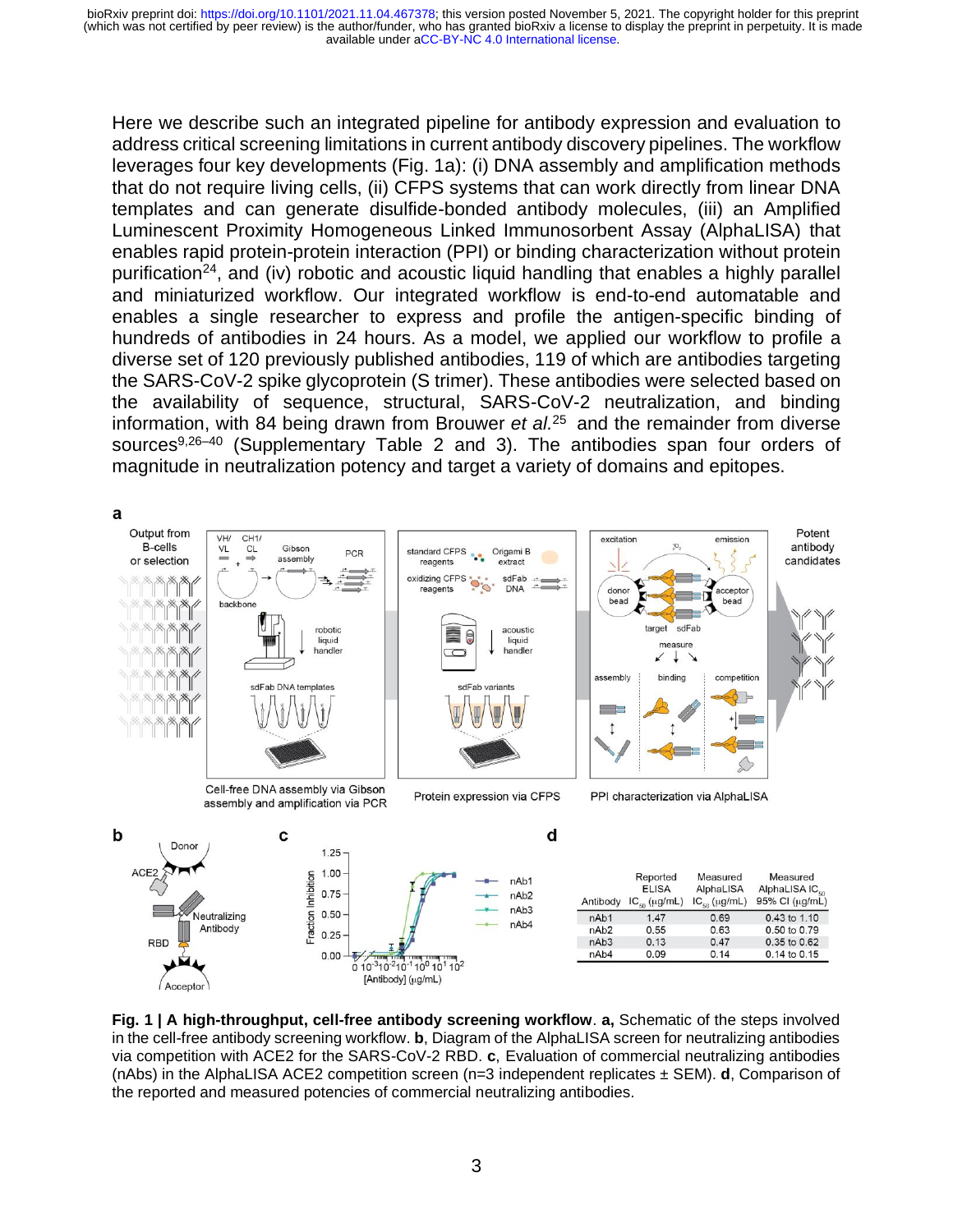We first implemented a cell-free method for DNA assembly and amplification by adapting and optimizing recently reported protocols for high-throughput construction of DNA templates for CFPS $17,19,41,42$ . The method consists of a Gibson assembly step, followed by PCR amplification of the linear expression template (LET) using the unpurified Gibson assembly product as a template. The key idea was to create a versatile approach for rapid construction of DNA templates without the requirement of cell culture, allowing DNA assembly and amplification in less than 3 hours entirely in 384 well plates. To validate the method, we applied it to the assembly and amplification of a LET for sfGFP expression and only observed sfGFP expression in the presence of properly assembled DNA template (Supplementary Fig. 1a-c). To assemble antibody DNA templates, we purchased synthetic, double-stranded linear DNA coding for the desired variable heavy (VH) and variable light (VL) chain sequences. These DNAs were assembled with DNA coding for the appropriate heavy chain constant (CH1) or light chain constant (CL) antigen-binding fragment (Fab) domains in addition to a separate piece of DNA coding for the backbone of the pJL1 vector. These sequences were subsequently amplified by PCR to generate LETs (Supplementary Fig. 1d-f). Previous works suggest that this workflow could be compatible with PCR products amplified from single B-cells from an immunized animal<sup>17,19,41</sup>. In addition to being fast, this workflow also affords flexibility, allowing assembly of different antibody formats (e.g., full-length, Fab, sdFab) containing different purification or immobilization tags by using different antibody constant regions in the assembly reaction.

We next demonstrated rapid antibody expression in a crude *E. coli* based CFPS system. We developed a high-yielding  $(1,390 \pm 32 \mu g/mL$  sfGFP, Supplementary Fig. 1c) crude *E. coli* lysate-based CFPS system from the Origami™ B(DE3) strain (Supplementary Fig. 2), which contains mutations in the *E. coli* reductase genes *trxB* and *gor* to enable the formation of disulfide bonds in the cytoplasm $43$ . By pretreating the extract with the reductase-inhibitor iodoacetamide (IAM) to further stabilize the redox environment<sup>44-46</sup> and supplementing the reaction with purified *E. coli* disulfide bond isomerase DsbC and prolyl isomerase FkpA20,47,48, we successfully expressed and assembled full-length trastuzumab, a model anti-HER2 antibody<sup>49</sup>, from linear DNA templates (Supplementary Fig. 2a). However, like others<sup>17–21</sup>, we found that the efficient assembly of full-length antibodies in CFPS can require further optimization (e.g., temperature, DNA template ratio, DNA template expression timing) which is not optimal for high-throughput screening. Like reports by Ojima-Kato *et al.*<sup>17–19</sup>, we found that the assembly of synthetically dimerized antigen-binding fragments (sdFab, also called ecobodies<sup>17,19</sup> or zipbodies<sup>18</sup>) were more consistent than their corresponding standard Fabs in CFPS for a small panel of antibodies and opted to utilize the sdFab format for expression (Supplementary Fig 2bc). Using acoustic liquid handling we can assemble CFPS reactions to express each sdFab variant from cell-free assembled and amplified DNA in 384-well plates (Fig. 1a).

Following DNA assembly and CFPS, antigen-specific binding was evaluated. To characterize the PPIs of the expressed sdFab antibody candidates, we developed an AlphaLISA method to characterize PPIs directly from CFPS reactions. AlphaLISA is an in-solution and wash-free assay that is designed for high-throughput screening and is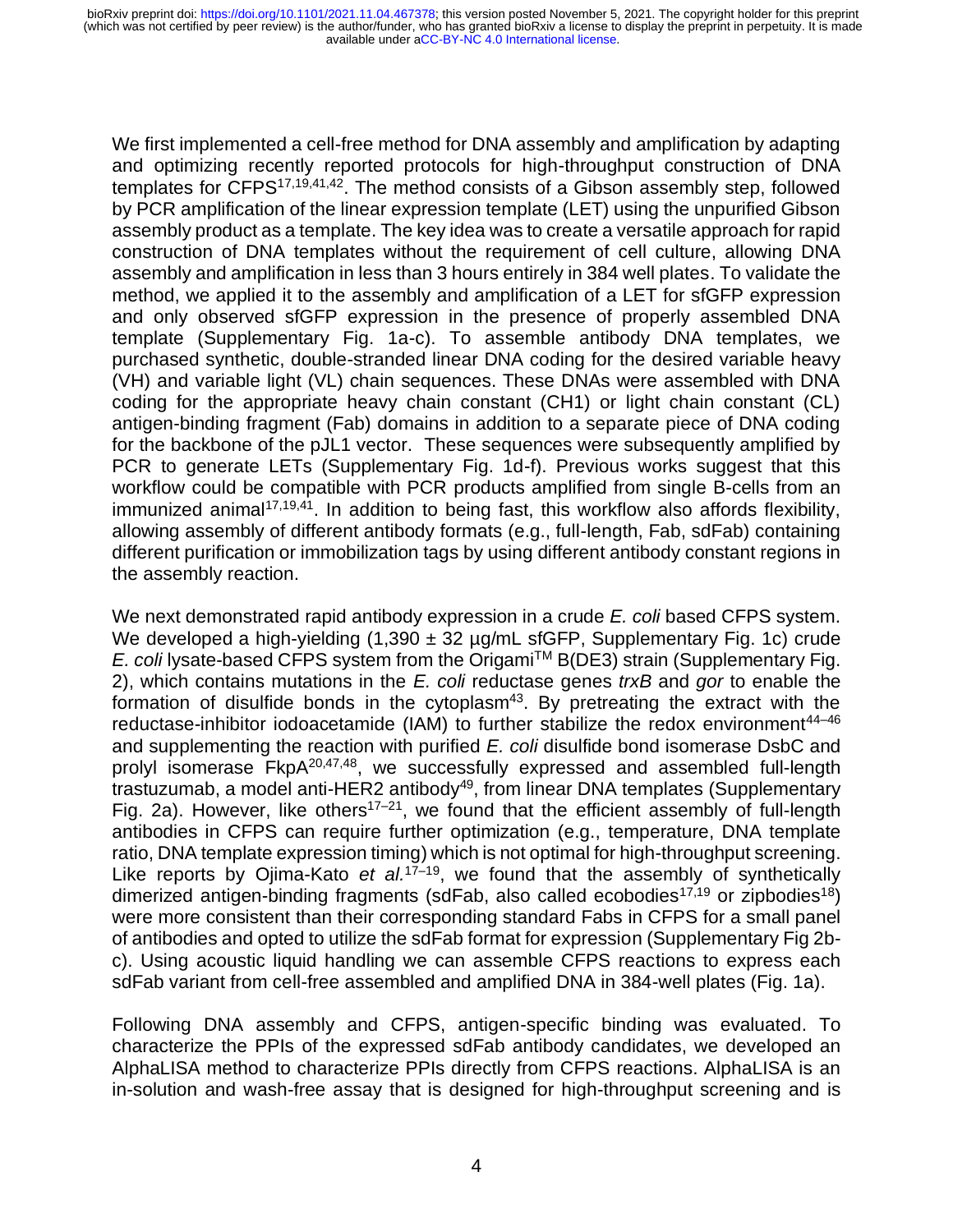compatible with crude cell-lysates<sup>24</sup>. In AlphaLISA, non-covalent capture chemistries are used to immobilize the proteins of interest on donor and acceptor beads, which generate a chemiluminescent signal when in proximity of one another and excited by a 680 nm laser. We developed AlphaLISA methods to enable the measurement of both direct binding to an antigen as well as competition for specific epitopes. We first sought to validate that AlphaLISA is tolerant of crude CFPS reactions. We observed that CFPS does not interfere with the measurement chemistry (Supplementary Fig. 3a), but that certain reaction components can disrupt protein immobilization to the bead which can be circumvented with the appropriate choice of immobilization chemistry (Supplementary Fig 3b-c). We found that the Ni-Chelate beads were not tolerant of the high salt concentrations and high concentration of histidine present in CFPS, likely due to charge screening and Ni chelation respectively hindering immobilization of the hisx6 tagged protein. To validate the ability of AlphaLISA to profile neutralizing antibodies, we tested the ability of five different commercial antibodies to compete with the SARS-CoV-2 target human receptor Angiotensin-Converting Enzyme 2 (ACE2) for binding of the SARS-CoV-2 Receptor Binding Domain (RBD) and found that our determined rank order of IC<sub>50</sub> values aligns with the reported ELISA IC<sub>50</sub>'s (Fig. 1b-d). Further, we utilized AlphaLISA to develop a sdFab assembly screen to monitor antibody expression and assembly in CFPS, a laborious step that traditionally requires SDS-PAGE. The measurement immobilizes the heavy and light chains of the sdFab to the AlphaLISA beads, resulting in signal when the two chains are assembled (Supplementary Fig. 3d). The AlphaLISA assembly assay shows consistent prediction of antibody assembly with SDS-PAGE on a panel of sdFabs and can thus be used to identify when sdFab expression or assembly fails (Supplementary Fig. 3e).

Using the developed workflow, we next evaluated a set of 120 unique antibodies using AlphaLISA to measure antibody binding to the SARS-CoV-2 S trimer, binding to the SARS-CoV-2 RBD, competition with ACE2 for RBD binding, and assembly of their heavy and light chains in CFPS (Fig. 1a and Fig. 2). Antibodies were expressed and evaluated in triplicate. AlphaLISA replicates were found to be consistent with one another, validating that the acoustic liquid handling workflow is robust (Supplementary Fig. 4). Samples were evaluated for significant assembly, binding to, or competition with a given target using a two-sided student's t-test corrected for multiple testing using the Benjamini and Hochberg False Discovery Rate procedure (FDR)<sup>50</sup>. Within the diverse set of 36 antibodies, we observed assembly for 36 out of 36 tested antibodies, S trimer binding for 28 out of 35 antibodies reported to bind the S trimer, RBD binding for 23 out of the 34 antibodies reported to bind the RBD, and ACE2 competition for 16 out of 31 antibodies reported to compete with ACE2 (Fig. 2a, Supplementary Fig. 5). For the set of 84 antibodies from Brouwer *et al.,* we observed assembly of 80 out 84 antibodies and binding to the S trimer and RBD for many of the antibodies that showed strong binding via ELISA (Fig. 2b-d). We compared ACE2 competition against neutralization since it has been reported that more than 90% of neutralizing antibodies block the RBD and ACE2 interaction<sup>28,51</sup> and similar competition assays have been reported to correlate with neutralization potency<sup>28,52</sup> (Fig. 2e). We observed ACE2 competition, as well as strong S trimer and RBD binding, for 4 out of 5 antibodies reported to compete with ACE2, which also represent the four most potent neutralizers in the Brouwer *et al.* data set.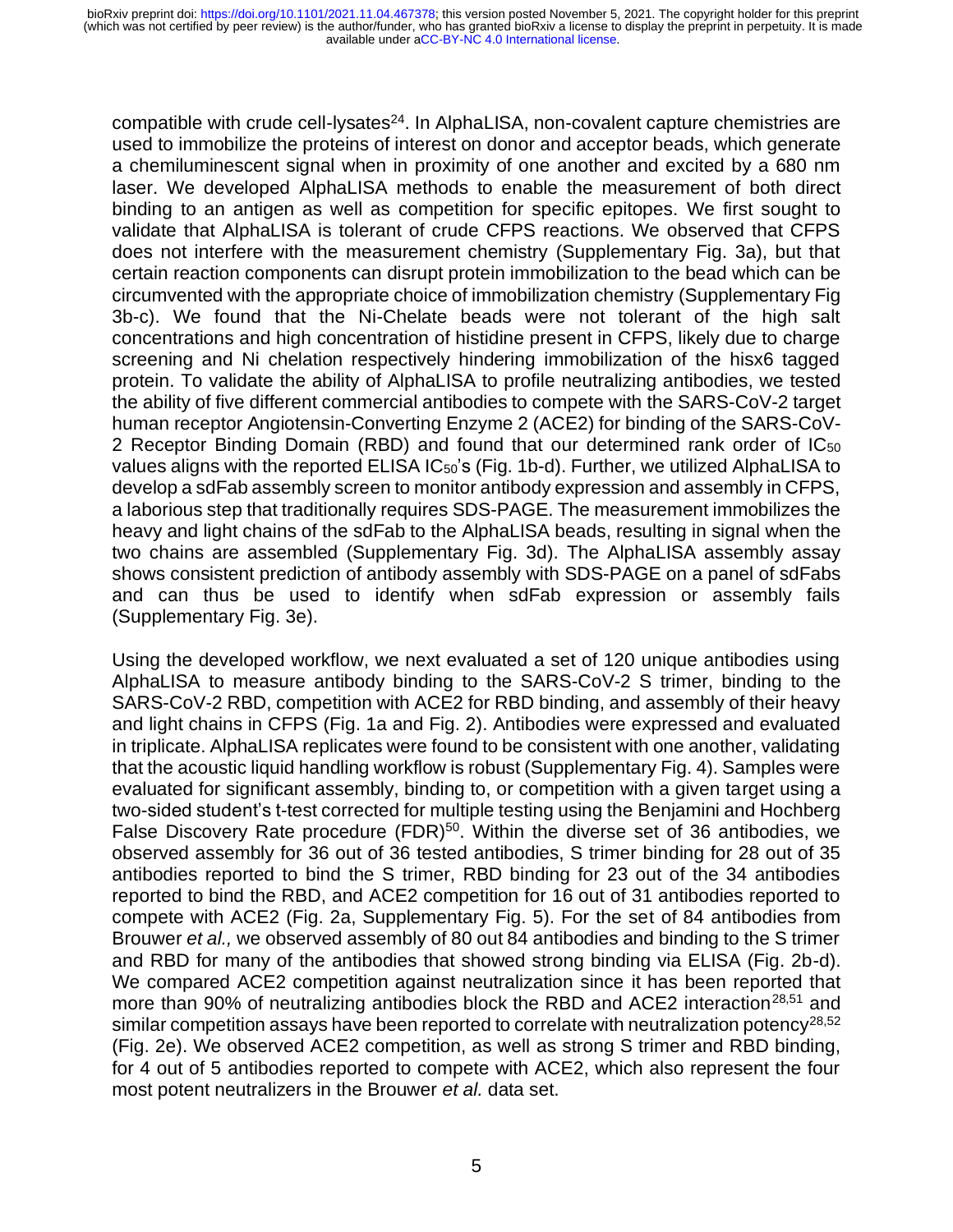available under [aCC-BY-NC 4.0 International license.](http://creativecommons.org/licenses/by-nc/4.0/) (which was not certified by peer review) is the author/funder, who has granted bioRxiv a license to display the preprint in perpetuity. It is made bioRxiv preprint doi: [https://doi.org/10.1101/2021.11.04.467378;](https://doi.org/10.1101/2021.11.04.467378) this version posted November 5, 2021. The copyright holder for this preprint



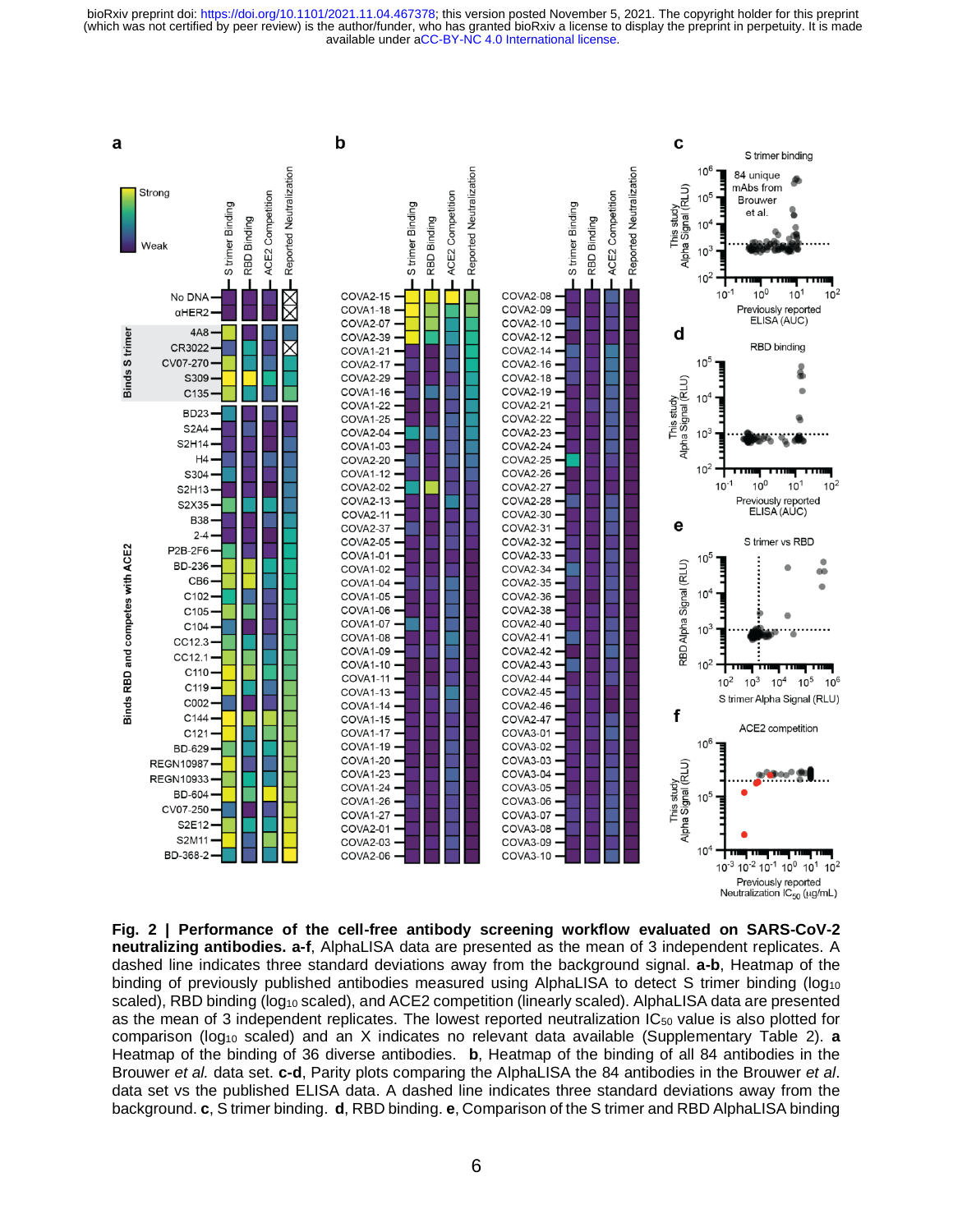data. **f**, Parity plot comparing the AlphaLISA ACE2 competition data for the 84 antibodies in the Brouwer *et al.* data set vs the published pseudovirus neutralization data. Antibodies that were reported to compete with ACE2 by Brouwer *et al.* are plotted in red.

Notably, we observed ACE2 competition for 10 out of 13 antibodies in the overall data set whose neutralization  $IC_{50}$  values are less than 0.01  $\mu$ g/mL. While some less-effective neutralizers could not be completely characterized in our screen, we consistently identified potent neutralizing antibodies in our rapid cell-free screening workflow whose mechanism is ACE2 competition. Consistent with their binding specificities, we observed that 4A8, an n-terminal domain targeted antibody<sup>37</sup>, only showed strong interaction with the S trimer and that CR3022, whose target epitope is occluded in the S trimer<sup>34,53</sup>, showed binding to the RBD, but weak binding to the S trimer. Surprisingly, the S309 antibody in the sdFab format exhibited competition with ACE2 although it has been previously reported not to compete with ACE2<sup>9</sup>, which will require further study. Taken together, the binding and competitive AlphaLISA data generated by our workflow are selfconsistent and largely align with the literature (Supplementary Table 4). Further improvements to the dynamic range of the PPI measurements could broaden the utility for performing antigenic mapping of the immune response to antigens. Inclusion of other binding targets could allow researchers to easily evaluate targeting to different domains (e.g., SARS-CoV-2 N-terminal domain) or look for antibodies targeting conserved epitopes by evaluating cross-reactivity with other related viruses (e.g., SARS-CoV, etc.).

In summary, we developed an integrated and automated workflow for antibody screening by combining methods for cell-free DNA assembly and amplification, cell-free protein expression, and highly parallel binding characterization via AlphaLISA. This workflow has two key features. First, it is fast. The entire workflow for all 120 antibodies evaluated in this study was completed in triplicate in less than 24 hours in two consecutive working days by a single researcher, highlighting the workflow's speed and throughput. Second, integration of the AlphaLISA assay in cell-free extracts without the need for protein purification facilitates direct evaluation of synthesized antibodies in high-throughput. This is important because this is frequently the limiting step in previously published methods. Looking forward, we anticipate that the increased speed and throughput afforded by our workflow will enable researchers to easily and rapidly screen thousands of antibodies, facilitating down-selection to a few highly potent candidates that can be expressed at larger scales in cells or using CFPS and subjected to deeper developability testing. In this way, our method is poised to aid in the discovery of medical countermeasures in future pandemics, and more broadly, in the development of antibodies for therapeutic, diagnostic, and research applications.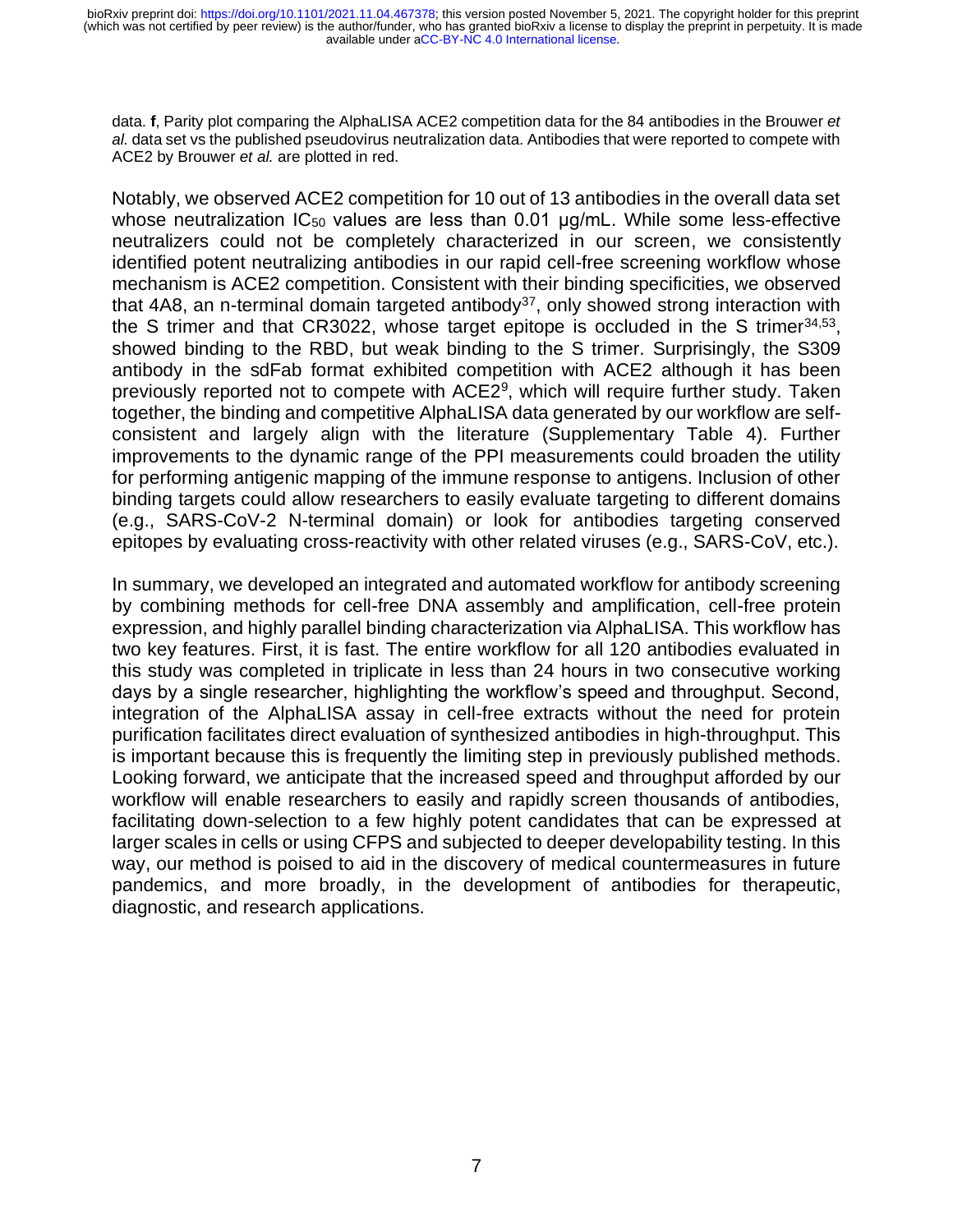### **Acknowledgments**

We thank Ashty S. Karim (ORCID 0000-0002-5789-7715) for discussions about research direction and comments on the manuscript and Kosuke Seki for the donation of the fLuc plasmid. M.C.J. acknowledges support from the David and Lucile Packard Foundation, the Camille Dreyfus Teacher-Scholar Program, and the Defense Threat Reduction Agency Grants HDTRA1-15-10052, HDTRA-12-01-0004, and HDTRA-12-11-0038. A.C.H. was supported by a Department of Defense National Defense Science and Engineering Graduate (NDSEG) Fellowship (NDSEG-36373).

### **Author Contributions**

A.C.H., B.V., and M.C.J. conceived of the study. A.C.H., B.V., and A.K.G. completed the research. W.K.K. and D.J.Y. assisted with cell-free expression methods. M.C.J. supervised the research. A.C.H. wrote the manuscript. All authors commented on and edited the manuscript.

#### **Competing Interests**

A.C.H. has consulted for SwiftScale Biologics. W.K.K. and D.J.Y. are current employees of SwiftScale Biologics. M.C.J. is a cofounder of SwiftScale Biologics, Stemloop, Inc., Design Pharmaceuticals, and Pearl Bio. M.C.J.'s interests are reviewed and managed by Northwestern University in accordance with their conflict-of-interest policies. All other authors declare no competing interests.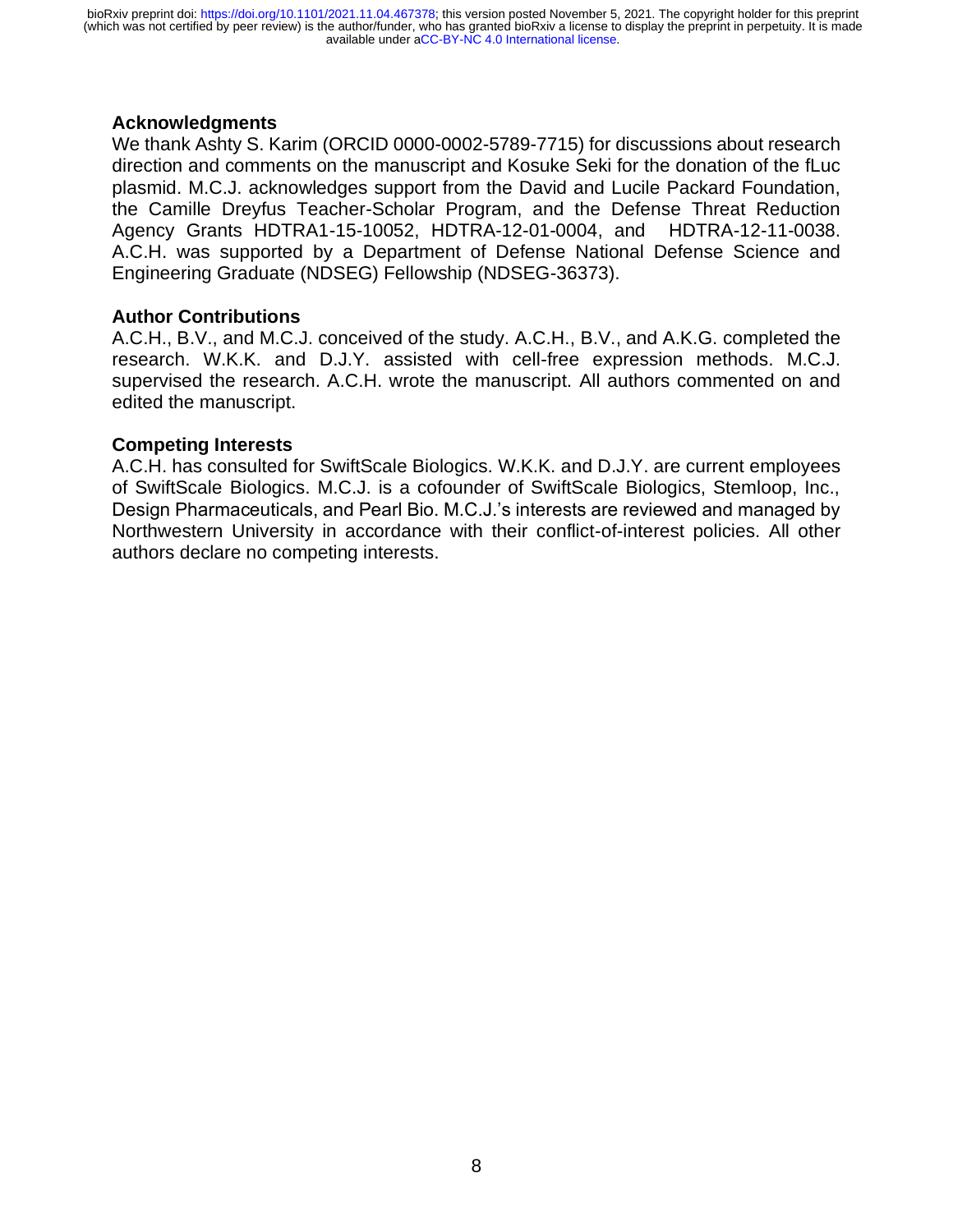available under [aCC-BY-NC 4.0 International license.](http://creativecommons.org/licenses/by-nc/4.0/) (which was not certified by peer review) is the author/funder, who has granted bioRxiv a license to display the preprint in perpetuity. It is made bioRxiv preprint doi: [https://doi.org/10.1101/2021.11.04.467378;](https://doi.org/10.1101/2021.11.04.467378) this version posted November 5, 2021. The copyright holder for this preprint

# **References**

- 1. Koczula, K. M. & Gallotta, A. Lateral flow assays. *Essays in Biochemistry* **60**, 111–120 (2016).
- 2. Lu, R.-M. *et al.* Development of therapeutic antibodies for the treatment of diseases. *Journal of Biomedical Science* **27**, 1 (2020).
- 3. Mullard, A. 2020 FDA drug approvals. *Nature Reviews Drug Discovery* **20**, 85–90 (2021).
- 4. FDA. Emergency Use Authorization for REGEN-COV (Casirivimab and Imdevimab). https://www.fda.gov/media/145610/download (2020).
- 5. FDA. Emergency Use Authorization for Bamlanivimab and Etesevimab. https://www.fda.gov/media/145801/download (2020).
- 6. FDA. Emergency Use Authorization for Sotrovimab. (2021).
- 7. Vazquez-Lombardi, R. *et al.* Transient expression of human antibodies in mammalian cells. *Nature Protocols* **13**, 99–117 (2018).
- 8. Gieselmann, L. *et al.* Effective high-throughput isolation of fully human antibodies targeting infectious pathogens. *Nature Protocols* **16**, 3639–3671 (2021).
- 9. Pinto, D. *et al.* Cross-neutralization of SARS-CoV-2 by a human monoclonal SARS-CoV antibody. *Nature* **583**, 290–295 (2020).
- 10. Starr, T. N. *et al.* SARS-CoV-2 RBD antibodies that maximize breadth and resistance to escape. *Nature* **597**, 97–102 (2021).
- 11. Copin, R. *et al.* The monoclonal antibody combination REGEN-COV protects against SARS-CoV-2 mutational escape in preclinical and human studies. *Cell* **184**, 3949-3961.e11 (2021).
- 12. Baum, A. *et al.* Antibody cocktail to SARS-CoV-2 spike protein prevents rapid mutational escape seen with individual antibodies. *Science* **369**, 1014–1018 (2020).
- 13. Liu, Z. *et al.* Identification of SARS-CoV-2 spike mutations that attenuate monoclonal and serum antibody neutralization. *Cell Host & Microbe* **29**, 477- 488.e4 (2021).
- 14. Corti, D., Purcell, L. A., Snell, G. & Veesler, D. Tackling COVID-19 with neutralizing monoclonal antibodies. *Cell* **184**, 3086–3108 (2021).
- 15. Hershewe, J., Kightlinger, W. & Jewett, M. C. Cell-free systems for accelerating glycoprotein expression and biomanufacturing. *Journal of Industrial Microbiology and Biotechnology* **47**, 977–991 (2020).
- 16. Silverman, A. D., Karim, A. S. & Jewett, M. C. Cell-free gene expression: an expanded repertoire of applications. *Nature Reviews Genetics* **21**, 151–170 (2020).
- 17. Ojima-Kato, T., Nagai, S. & Nakano, H. Ecobody technology: rapid monoclonal antibody screening method from single B cells using cell-free protein synthesis for antigen-binding fragment formation. *Scientific Reports* **7**, 13979 (2017).
- 18. Ojima-Kato, T. *et al.* 'Zipbody' leucine zipper-fused Fab in E. coli in vitro and in vivo expression systems. *Protein Engineering Design and Selection* **29**, 149–157 (2016).
- 19. Ojima-Kato, T. *et al.* Rapid Generation of Monoclonal Antibodies from Single B Cells by Ecobody Technology. *Antibodies* **7**, 38 (2018).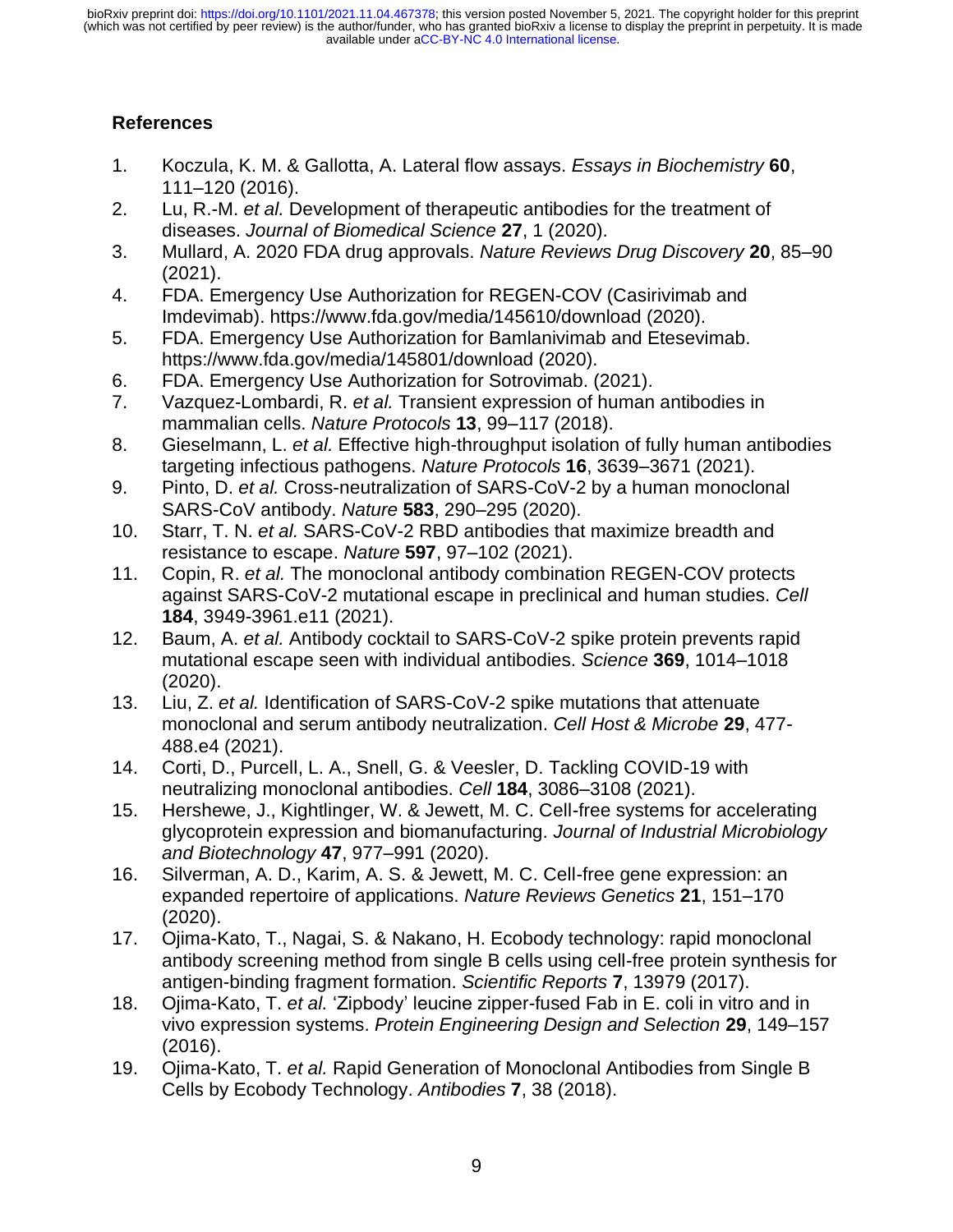- 20. Murakami, S., Matsumoto, R. & Kanamori, T. Constructive approach for synthesis of a functional IgG using a reconstituted cell-free protein synthesis system. *Scientific Reports* **9**, 671 (2019).
- 21. Martin, R. W. *et al.* Development of a CHO-Based Cell-Free Platform for Synthesis of Active Monoclonal Antibodies. *ACS Synthetic Biology* **6**, 1370–1379 (2017).
- 22. Stech, M. & Kubick, S. Cell-Free Synthesis Meets Antibody Production: A Review. *Antibodies* **4**, 12–33 (2015).
- 23. Cai, Q. *et al.* A simplified and robust protocol for immunoglobulin expression in E scherichia coli cell-free protein synthesis systems. *Biotechnology Progress* **31**, 823–831 (2015).
- 24. Yasgar, A., Jadhav, A., Simeonov, A. & Coussens, N. P. AlphaScreen-Based Assays: Ultra-High-Throughput Screening for Small-Molecule Inhibitors of Challenging Enzymes and Protein-Protein Interactions. in *Methods in Molecular Biology* vol. 1439 77–98 (2016).
- 25. Brouwer, P. J. M. *et al.* Potent neutralizing antibodies from COVID-19 patients define multiple targets of vulnerability. *Science* **369**, 643–650 (2020).
- 26. Barnes, C. O. *et al.* Structures of human antibodies bound to SARS-CoV-2 spike reveal common epitopes and recurrent features of antibodies. *Cell* 2020.05.28.121533 (2020) doi:10.1016/j.cell.2020.06.025.
- 27. Du, S. *et al.* Structurally Resolved SARS-CoV-2 Antibody Shows High Efficacy in Severely Infected Hamsters and Provides a Potent Cocktail Pairing Strategy. *Cell* 1–11 (2020) doi:10.1016/j.cell.2020.09.035.
- 28. Piccoli, L. *et al.* Mapping Neutralizing and Immunodominant Sites on the SARS-CoV-2 Spike Receptor-Binding Domain by Structure-Guided High-Resolution Serology. *Cell* **183**, 1024-1042.e21 (2020).
- 29. Kreye, J. *et al.* A Therapeutic Non-self-reactive SARS-CoV-2 Antibody Protects from Lung Pathology in a COVID-19 Hamster Model. *Cell* **183**, 1058-1069.e19 (2020).
- 30. Ju, B. *et al.* Human neutralizing antibodies elicited by SARS-CoV-2 infection. *Nature* **584**, 115–119 (2020).
- 31. Shi, R. *et al.* A human neutralizing antibody targets the receptor-binding site of SARS-CoV-2. *Nature* **584**, 120–124 (2020).
- 32. Liu, L. *et al.* Potent neutralizing antibodies against multiple epitopes on SARS-CoV-2 spike. *Nature* **584**, 450–456 (2020).
- 33. Barnes, C. O. *et al.* SARS-CoV-2 neutralizing antibody structures inform therapeutic strategies. *Nature* **588**, 682–687 (2020).
- 34. Yuan, M. *et al.* A highly conserved cryptic epitope in the receptor binding domains of SARS-CoV-2 and SARS-CoV. *Science* **368**, 630–633 (2020).
- 35. Wu, Y. *et al.* A noncompeting pair of human neutralizing antibodies block COVID-19 virus binding to its receptor ACE2. *Science* **368**, 1274–1278 (2020).
- 36. Cao, Y. *et al.* Potent Neutralizing Antibodies against SARS-CoV-2 Identified by High-Throughput Single-Cell Sequencing of Convalescent Patients' B Cells. *Cell* **182**, 73-84.e16 (2020).
- 37. Chi, X. *et al.* A neutralizing human antibody binds to the N-terminal domain of the Spike protein of SARS-CoV-2. *Science* **369**, 650–655 (2020).